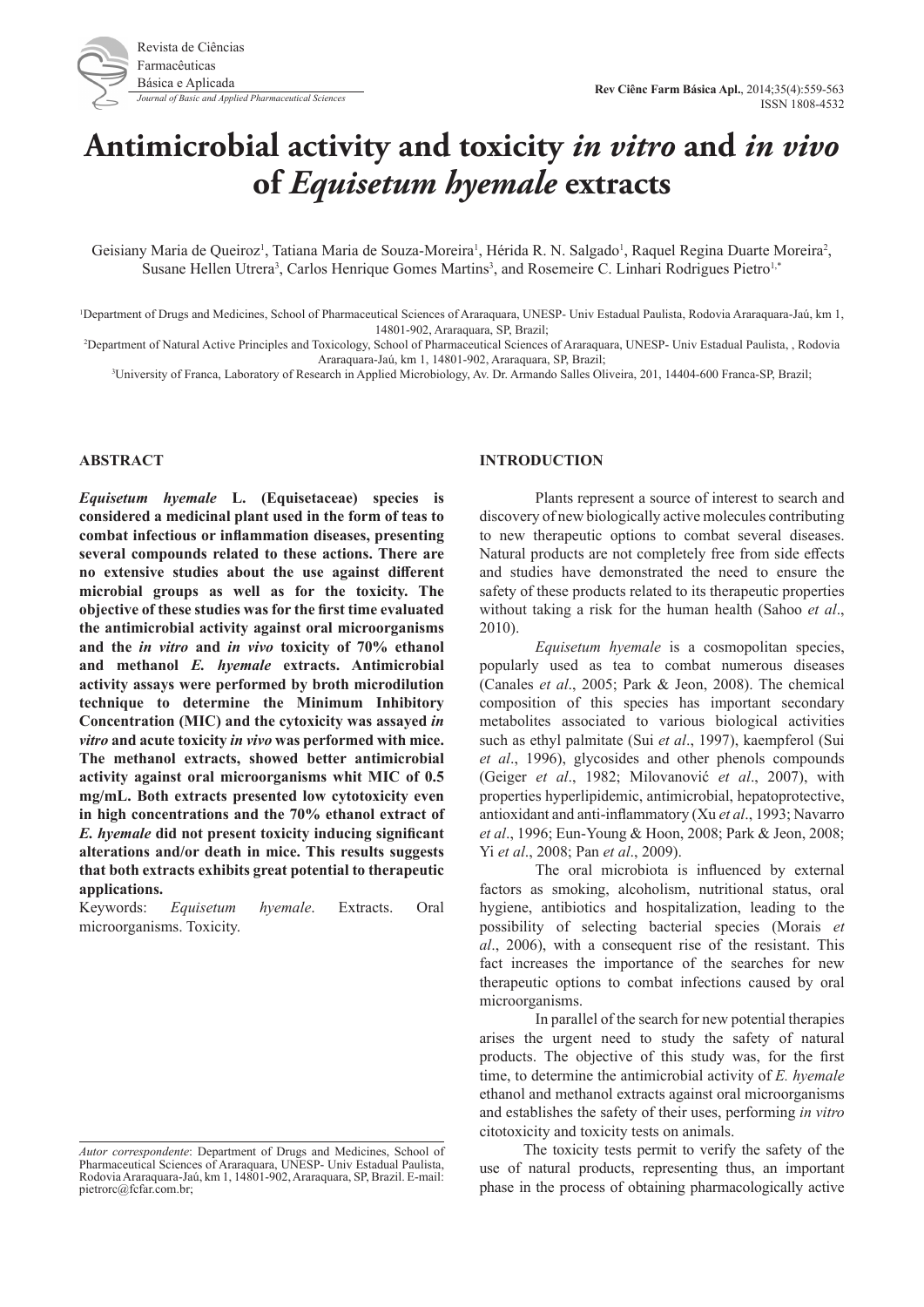molecules. The cytotoxicity test *in vitro* is a preliminary assessment which can discriminate vegetal species and its derived compounds that really produces benefits to human health. In addition, it defines the security levels for animal tests in the sequence studies of toxicity (Ngutaa *et al*., 2012).

#### **MATERIAL AND METHODS**

### *Plant harvesting and obtaining extracts*

The material of *E. hyemale* was collected in March 2009, of "Horto de Plantas Medicinais e Tóxicas de Araraquara", São Paulo, Brazil and the identification was performed by Prof. Dr. Marco Antônio de Assis. The voucher specimen of *Equisetum hyemale* L. was deposited in the "Herbário Rioclarense do Instituto de Biociências da UNESP" Rio Claro, São Paulo, Brazil under number 51670 HRCB. The aerial parts of *E. hyemale* were dried in an oven with air circulation at 40ºC until stabilization and then pulverized in a balls mill. The plant was submitted to the extraction process with 70% ethanol  $(v/v)$  (70% EtOH) and methanol (MeOH) by exhaustive percolation (List & Schmidt, 2000) which was performed with 80 g of the vegetable drug. The extracts obtained were concentrated under vacuum, liophylized and stored in desiccators.

#### *Microorganisms*

Oral microorganisms used in the Research Laboratory of Applied Microbiology (LaPeMA), University of Franca were: *Enterococcus faecalis* (ATCC 4082), *Streptococcus salivarius* (ATCC 25975), *Streptococcus sanguinis* (ATCC 10556), *Streptococcus mitis* (ATCC 49452), *Streptococcus mutans* (ATCC 25175), *Streptococcus sobrinus* (ATCC 33478) and *Lactobacillus casei* (ATCC 11578).

### *Evaluation of antimicrobial activity*

The determination of Minimum Inhibitory Concentration (MIC) of oral microorganisms was performed using the microdilution technique in 96-well plates, according to the Documents M7-A7 of the Clinical and Laboratory Standards Institute (CLSI, 2006). Stock solutions of the extracts were dissolved in DMSO (50 mg/mL) and evaluated at concentrations between 1.25 to  $0.12$  mg/mL, in the range from  $0.016$  to  $0.00001$  mg/ mL. Chlorhexidine dihydrochloride was used as positive control against oral microorganisms in a concentration of 0.0059 to 0.00001 mg/mL and DMSO was used as solvent control (1:5 (v/v). Growth inhibition tests to oral microorganisms used BHI in microplates which were incubated at 37 °C for 24 h. Oral microorganisms MICs were determined as the lowest concentration presenting blue coloration after 2 h at 37 ºC of 0.01% resazurin addition (Gabrielson *et al*., 2002). All the tests were performed in triplicate.

### *Cytotoxicity evaluation*

Cytotoxicity tests were performed with two

eukaryotic cells: the rabbit corneal fibroblasts (SIRC, CCL-60) and murine macrophages (J774). Fibroblast cells were maintaining in culture flasks in Eagle's medium (pH 7.0) supplemented with 50% Leibovitz L-15 medium, 10% fetal calf serum and 0.2% sodium bicarbonate. Macrophage cells were maintaining in culture flasks in RPMI-1640 (pH 7.0), prepared with 10% fetal bovine serum, 0.2% sodium bicarbonate and 10 mM Hepes with addition of 10  $\mu$ g/mL of. 0.1% streptomycin and 0.1% amphotericin B. Both cells types were incubated under the same conditions at 37°C under an atmosphere of 5% CO2.

The cytotoxicity technique consisted in collecting the cells by trypsinization, centrifuge at 1500 rpm, 10 minutes, and adjusting the concentration for 105 cells/ mL in culture medium. The cells were incubated in 96-well microplates at 37°C, 5% CO2 for 24 h and 72 h for macrophages and fibroblasts, respectively. After the observed confluence of the cells, the medium were removed and a new one with the extracts serially diluted in concentration ranging from 2000 µg/mL to 15.65 µg/mL was added. The tests were performed in triplicate. After 24 h incubation,  $15 \mu L$  of resazurin aqueous solution (0.1 mg/ mL) was added, mantaining for additional 3 h in the same conditions. There were a positive and negative control of cell growth and a control of extract samples. The reading of the results was done visually by the differentiation between the blue color (absence of living cells) and pink (living cells) and by the fluorescence of the reduced product resorufin which was read using a microplate spectrofluorometer (Spectra Fluor Plus, Tecan) with excitation wavelength of 530 nm and 590 nm emission (Takahashi *et al*., 2008). The 50% cytotoxic concentration (CC50) was calculated based on fluorescence analyzed by Magellin software for correlation and regression (Perrot *et al*., 2003).

#### *Acute oral toxicity test in vivo*

The use of animals testing was approved by the "Comitê de Ética em Pesquisa da Faculdade de Ciências Farmacêuticas de Araraquara- UNESP" (protocol number 17/2010). Following the guidelines of the OECD (Organization for Economic Co-operation and Development, Guideline 423) (OECD, 2001), 10 mice (*Mus musculus*) Swiss adult male, weighing between 29-35 g were maintained in cages, in a room with lightdark cycle of 12 hours and 20ºC submitted to food and water deprivation. For the test, the animals were kept in same conditions and three hours before the extract administration they returned to receive food and water. A single dose of 70% ethanol extract (1 mL) was administered at a concentration of 100 mg/kg by gavage, using distilled water for the control group. They were observed in the first 30, 60, 120, 240 and 360 minutes and every 24 hours for 14 days, for parameters changes such as locomotion, heart and respiratory rates, piloerection, diarrhea, excessive salivation, hypnosis, seizures and number of deaths.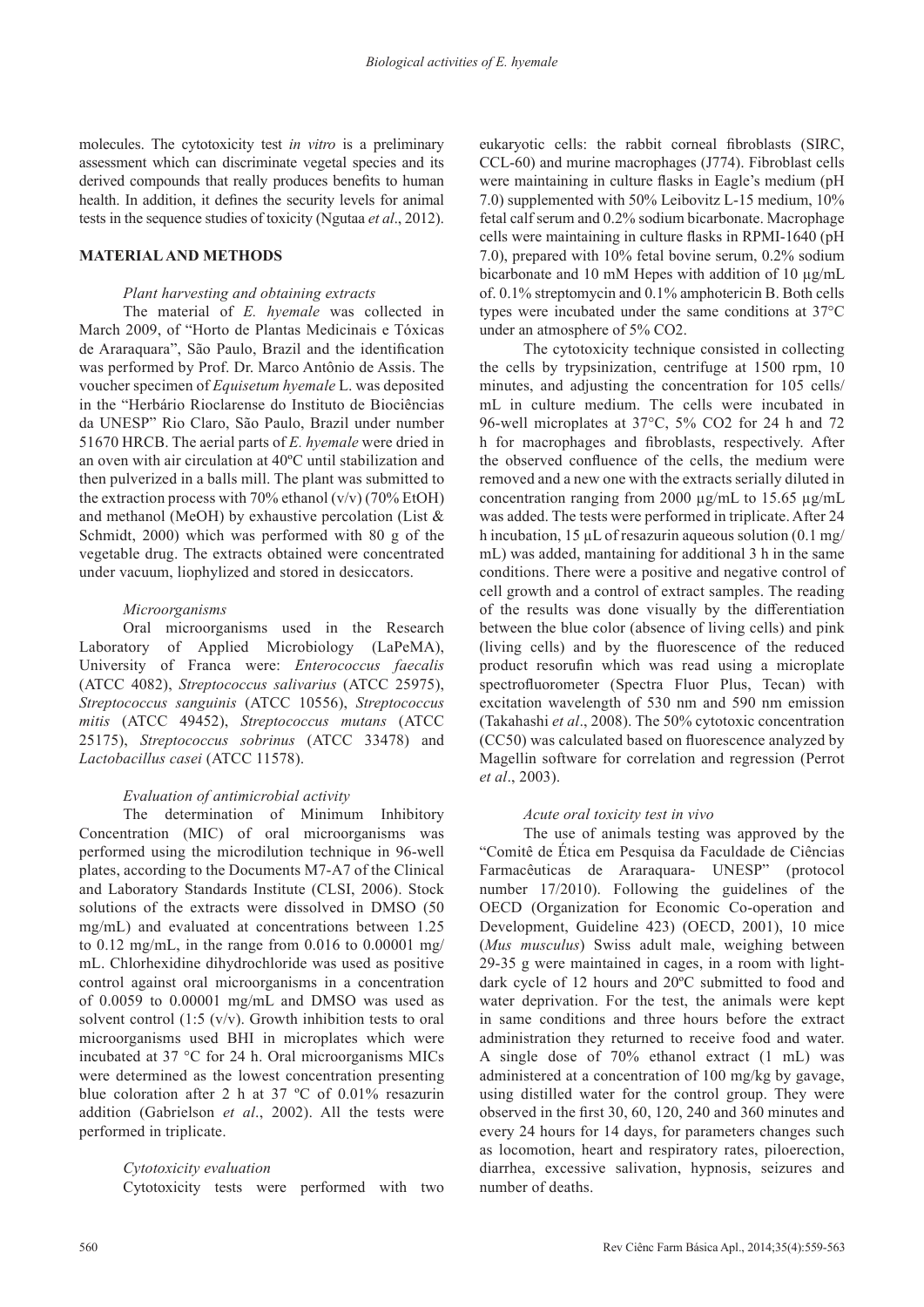## **RESULTS**

#### *Antimicrobial activity*

MIC results of the 70% ethanolic extract showed a range between 1 to 2 mg/mL and the methanolic extract showed a range between 0.5 to 2 mg/mL (Table 1) against oral microorganisms.

Table 1 Minimum Inhibitory Concentration (MIC) against oral microorganisms.

| <b>Microorganisms</b> | 70% Ethanolic<br>Extract $(mg/mL)$ | Methanolic<br>Extract $(mg/mL)$ | Control<br><b>Chlorhexidine</b><br>(mg/mL) |
|-----------------------|------------------------------------|---------------------------------|--------------------------------------------|
| E. faecalis           | 2                                  | $\overline{c}$                  | 0.014                                      |
| S. salivarius         | 1                                  | 1                               | 0.007                                      |
| S. sanguinis          | 1                                  | 1                               | 0.007                                      |
| S. mitis              | 1                                  | 0.5                             | 0.014                                      |
| S. mutans             | 2                                  | 1                               | 0.001                                      |
| S. sobrinus           |                                    | 1                               | 0.001                                      |
| L. casei              | 2                                  | $\overline{c}$                  | 0.003                                      |

Values means the triplicate average.

#### *Cytotoxicity*

The cytotoxicity effect for the 70% ethanolic and methanolic extracts of *E. hyemale* was determined to strains of fibroblast and murine macrophage. The 70% ethanol extract showed no cytotoxicity effect to fibroblasts at the highest concentration tested and the cell viability was reduced 50% of in the range of 1000 to 2000 µg/mL to murine macrophage while as methanolic extract was cytotoxic in this concentration range for both cells (Figure 1).



Fig. 1. Cytotoxicity of the 70% ethanolic and methanolic extracts of *E. hyemale*.

## *Acute oral toxicity*

The acute toxicity assay performed with 70% ethanol extract showed changes in the piloerection pattern during the initial minutes after the administration, but any other alterations were observed throughout the 24 h of experiment or during the subsequent 14 days with survival of all treated animals.

## **DISCUSSION**

The search for new therapeutic agents is an urgent need because the resistance of anaerobic microorganisms has increase significantly; and the high frequency of resistance has contributed to reduction the efficiency of commercially available antimicrobial, becoming a serious public health problem (Sweeney *et al*., 2004).

*Equisetum* sp extracts presented antimicrobial activity in higher concentrations by different analysis and against several microbial strains (Navarro *et al*., 1996; Lee *et al*., 2001; Uzun *et al*., 2004; Canales *et al*., 2005; Kloucek *et al*., 2005; Robles-Zepeda *et al*., 2011). However, no other previous study tested the ethanol and methanol extracts of *E. hyemale* against oral microorganisms. *E. hyemale* that is commonly used as tea in several regions of the world, showed in our study, good action against oral microorganisms.

The cell viability was determined as preliminary assessment of toxicity of the extracts and show that that the methanolic extract of *E. hyemale* did not show cytotoxicity effect at the maximum concentration tested of 1000 µg/ mL performed by the method using MTT (Park & Jeon, 2008). Our results showed low levels of cytotoxicity and corroborate this study since no cytotoxic effect, in addition to the antimicrobial properties evaluation of the extracts of *E. hyemale*, suggesting their safety. The high concentration required to produce cytotoxicity effect to the cell population is indicative of the safety of these extracts.

In this study was not observed any toxic effects and similar results were observed in previous studies for other species of the genus, in which oral treatment with *E. arvense* extracts was not able to produce hepatic changes in rats (Baracho *et al*., 2009) and the extract of *Equisetum* myriochaetum demonstrate no genotoxicity either *in vivo* or *in vitro* (Téllez *et al*., 2007). The safe use of natural products is a factor of great importance nowadays. As an option to investigate the possible presence of toxic agents in plant extracts, the method of single dose acute toxicity represents an estimative as preliminary evaluation, providing introductory information about the risks to health resulting from a short-term exposure to the selected via of administration.

#### **CONCLUSION**

The methanol extracts, showed better antimicrobial activity against oral microorganisms and low toxicity was observed even when tested at high concentrations of the 70% ethanolic and methanolic *E. hyemale* extracts, showing a potential for safe use for different applications.

## **ACKNOWLEDGMENTS**

This study was supported by Coordenação de Aperfeiçoamento de Pessoal de Nível Superior (CAPES) and PADC-UNESP.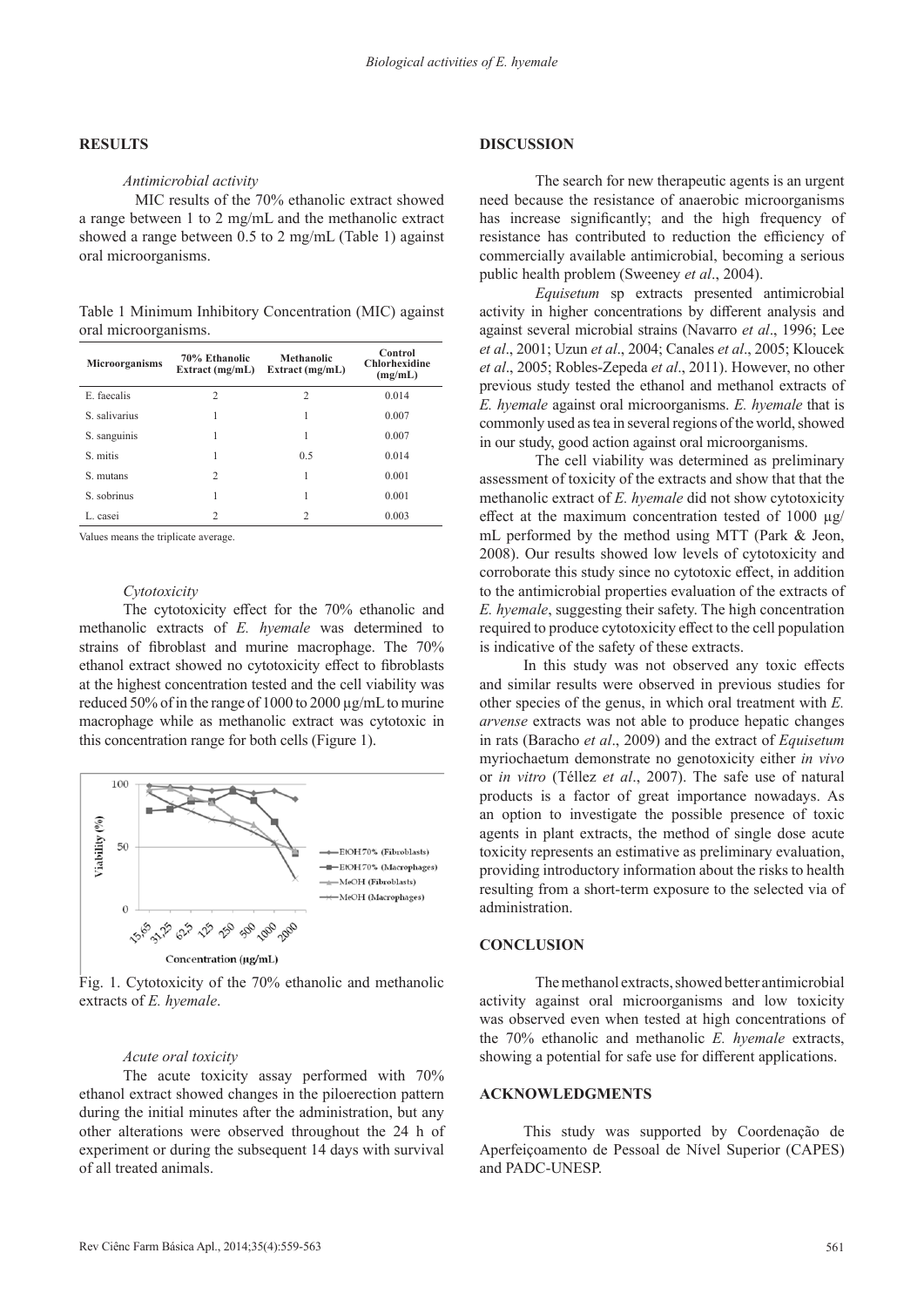## **RESUMO**

## *Atividade antimicrobiana e toxicidade in vitro e in vivo de extratos de Equisetum hyemale*

*Equisetum hyemale* **L. (Equisetaceae) é considerada uma planta medicinal por ser utilizada sob a forma de chás para combater doenças infecciosas ou inflamatórias, apresentando vários compostos relacionados a essas ações. Não existem estudos extensos sobre a utilização contra diferentes grupos de micro-organismos, bem como para a toxicidade. O objetivo desse estudo foi avaliar a atividade antimicrobiana contra microorganismos orais e a toxicidade** *in vitro* **e** *in vivo* **dos extratos etanólico (70%) e metanólico de** *E. hyemale.* **A avaliação da atividade antimicrobiana foi realizada pela técnica de microdiluição em caldo para determinar a Concentração Inibitória Mínima (CIM), a citotoxicidade foi realizada** *in vitro* **frente a linhagens de macrófagos e fibroblastos e a toxicidade aguda foi realizado** *in vivo***. O extrato metanólico apresentou melhor atividade antimicrobiana contra micro-organismos orais, com CIM de 0,5 mg/mL. Ambos os extratos apresentaram baixa citotoxicidade, mesmo em altas concentrações e o extrato etanólico (70%) não apresentou toxicidade** *in vivo* **capaz de induzir alterações e/ou morte significativa em camundongos. Estes resultados sugerem que ambos os extratos apresentam potencial para aplicações terapêuticas.**

Palavras- chave: *Equisetum hyemale*. Extratos. Microorganismos orais. Toxicidade.

## **REFERENCES**

Baracho NCV, Vicente BBV, Arruda GAS, Sanches BCF, Brito J. Study of acute hepatotoxicity of *Equisetum* arvense L. in rats. Acta Cir Bras. 2009;24:449-53.

Canales M, Hernandez T, Caballero J, Romo de Vivar A, Avila G, Duran A, Lira R. Informant consensus factor and antibacterial activity of the medicinal plants used by the people of San Rafael Coxcatlán, Puebla, México. J Ethnopharmacol. 2005;97:429-39.

Clinical and Laboratory Standards Institute (CLSI). Methods for dilution antimicrobial susceptibility tests for bacteria that grow aerobically. NCCLS document M7-A7. NCCLS, Wayne, PA, USA; 2006.

Eun-Young P, Hoon J. Antioxidant and anti-inflammatory activities of *Equisetum hyemale*. Nat Prod Sci,. 2008;14:239-43.

Gabrielson J, Hart M, Jarelöv A, Kuhn I, Mckenzie D, Möllby R. Evaluation of redox indicators and the use of digital scanners and spectrophotometer for quantification of microbial growth in microplates. J Microbiol Methods. 2002;50:63-73.

Geiger H, Reichert S, Markham K.R. Herbacetin-3− β−D-(2-−β−Dglucopyranosidoglucopyranoside)- 8-β-D-glucopyranoside and gossypetin-3−β−D- (2-O−β−Dglucopyranosidoglucopyranoside)-8-β-Dglucopyranoside, two new flavonol-glycosides from *Equisetum hyemale* L. (Equisetaceae). Z Naturforsch B. 1982;37:504-7.

Kloucek P, Polesny Z, Svobodova B, Vlkova E, Kokoska L. Antibacterial screening of some Peruvian medicinal plants used in Calleria District. J Ethnopharmacol. 2005;99: 309–12.

Lee HS, Beon MS, Kim MK. Selective Growth Inhibitor toward Human Intestinal Bacteria Derived from Pulsatilla cernua Root. J Agric Food Chem. 2001;49:4656-61.

List PH, Schmidt PC. Phytopharmaceutical Technology. Florida, USA: CRC Press; 2000. 374p.

Milovanović V, Radulović N, Todorović Z, Stanković M, Stojanović G. Antioxidant, Antimicrobial and Genotoxicity Screening of Hydro-alcoholic Extracts of Five Serbian *Equisetum* Species. Plant Foods Hum Nutr. 2007;62:113–9.

Morais TMN, Silva A, Alro AVI, Souza PHR, Knobel E, Camargo LFA. Importance of Dental Work in Patients under Intensive Care. RBTI. 2006;18:412-7.

Navarro V, Villarreal L, Rojas G, Lozoya X. Antimicrobial evaluation of some plants sed in Mexican traditional medicine for the treatment of infectious diseases. J Ethnopharmacol. 1996;53:143-7.

Ngutaa JM, Mbariaa JM, Gakuyab DW, Gathumbic PK, Kabasad JD, Kiamae SG. Evaluation of Acute Toxicity of Crude Plant Extracts from Kenyan Biodiversity using Brine Shrimp, Artemia salina L. (Artemiidae). BSP. 2012;3:30-4.

OECD (Organization for Economic Cooperation and Development). Guideline for Testing of Chemicals, Section 4: Health Effects, Acute Oral Toxicity-Acute Toxic Class Method 423, 2001.

Pan CH, Lee JY, Song DG, Kim JH, Ahn SY, Bae DS, Kim YH, Lee JK. Antioxidant and Aldo-keto Reductase Family 1 B10 Inhibition Activities of Korean Local Plant Extracts. J Appl Biol Chem. 2009;52:216-20.

Park EY, Jeon H. Antioxidant and Anti-inflammatory Activities of *Equisetum hyemale*. Nat Prod Sci. 2008;14:239-43.

Perrot S, Dutertre-Catella H, Martin C, Rat P, Warnet JM. Resazurin Metabolism Assay Is a New Sensitive Alternative Test in Isolated Pig Cornea. Toxicol Sci. 2003;72:122-9.

Robles-Zepeda RE, Velázquez-Contreras CA, Garibay-Escobar A, Gálvez-Ruiz JC, Ruiz-Bustos E. Antimicrobial Activity of Northwestern Mexican Plants Against Helicobacter pylori. J Med Food. 2011;14:1280–3.

Sahoo N, Manchikanti P, Dey S. Herbal drugs: Standards and regulation. Fitoterapia. 2010;81:462–71.